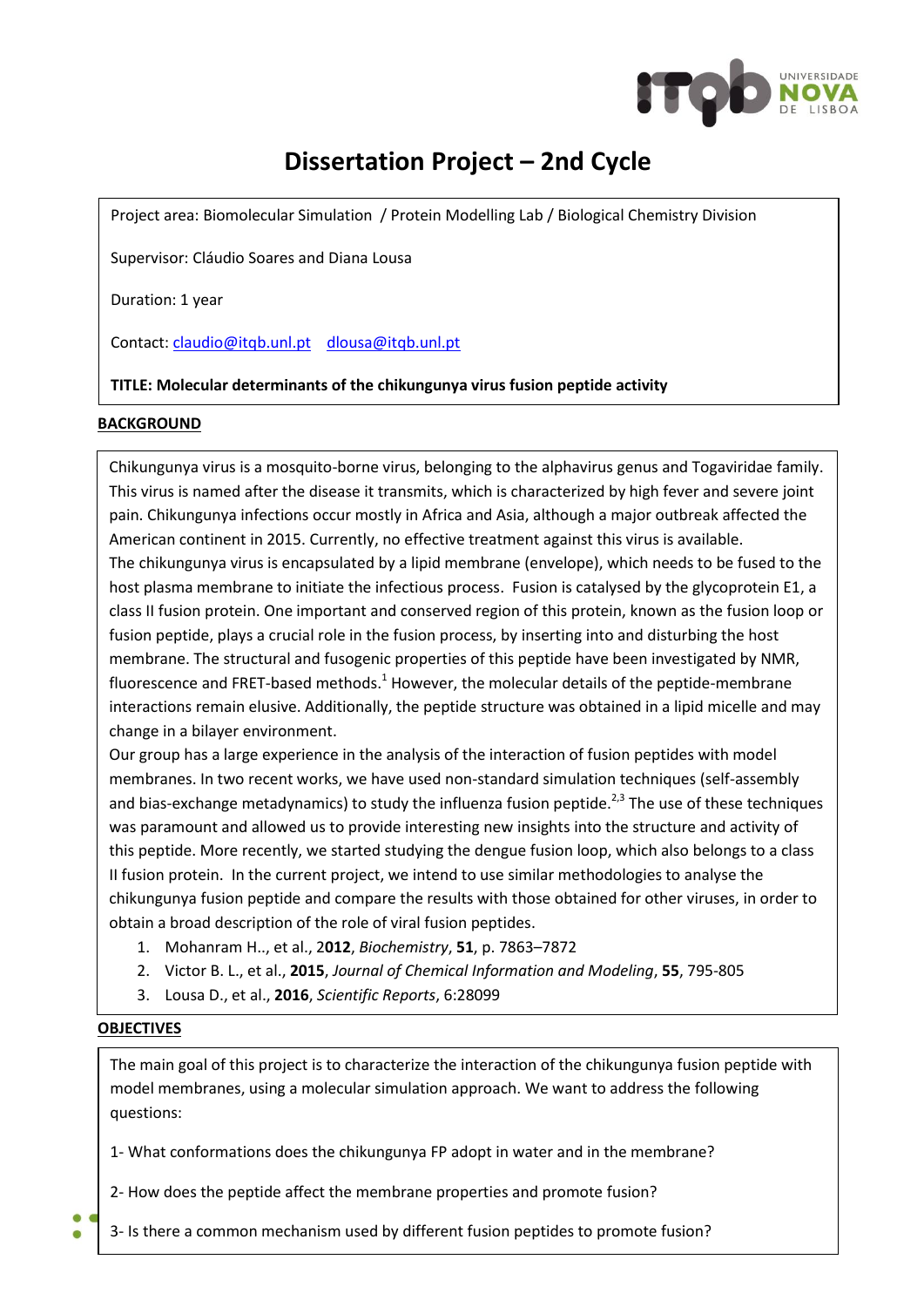

The student will learn and apply molecular simulation techniques to address the questions described in the objectives. Below we describe the main tasks of the project.

Task 1. Learning the basics of molecular simulation and literature review

The student will get familiarized with the basic concepts of molecular simulation and learn how to use the techniques that will be applied during the project. The student will also perform a literature review to get acquainted with the current state-of-the-art regarding the chikungunya fusion process.

Task 2. Simulations of the chikungunya fusion peptide

The student will perform simulations of the FP in water and in the presence of a membrane bilayer, using standard molecular dynamics and enhanced sapling methods, such as metadynamics. The effect of mutations will also be analyzed.

Task 3. Analysis of the results

The student will analyze and compare the energy landscapes of the WT and mutant fusion peptides. The effect of the peptides on the membrane properties will also be analyzed in order to shed light into the molecular determinants of the dengue fusion peptide activity. The results obtained will be compared with those obtained for other viral fusion peptides.